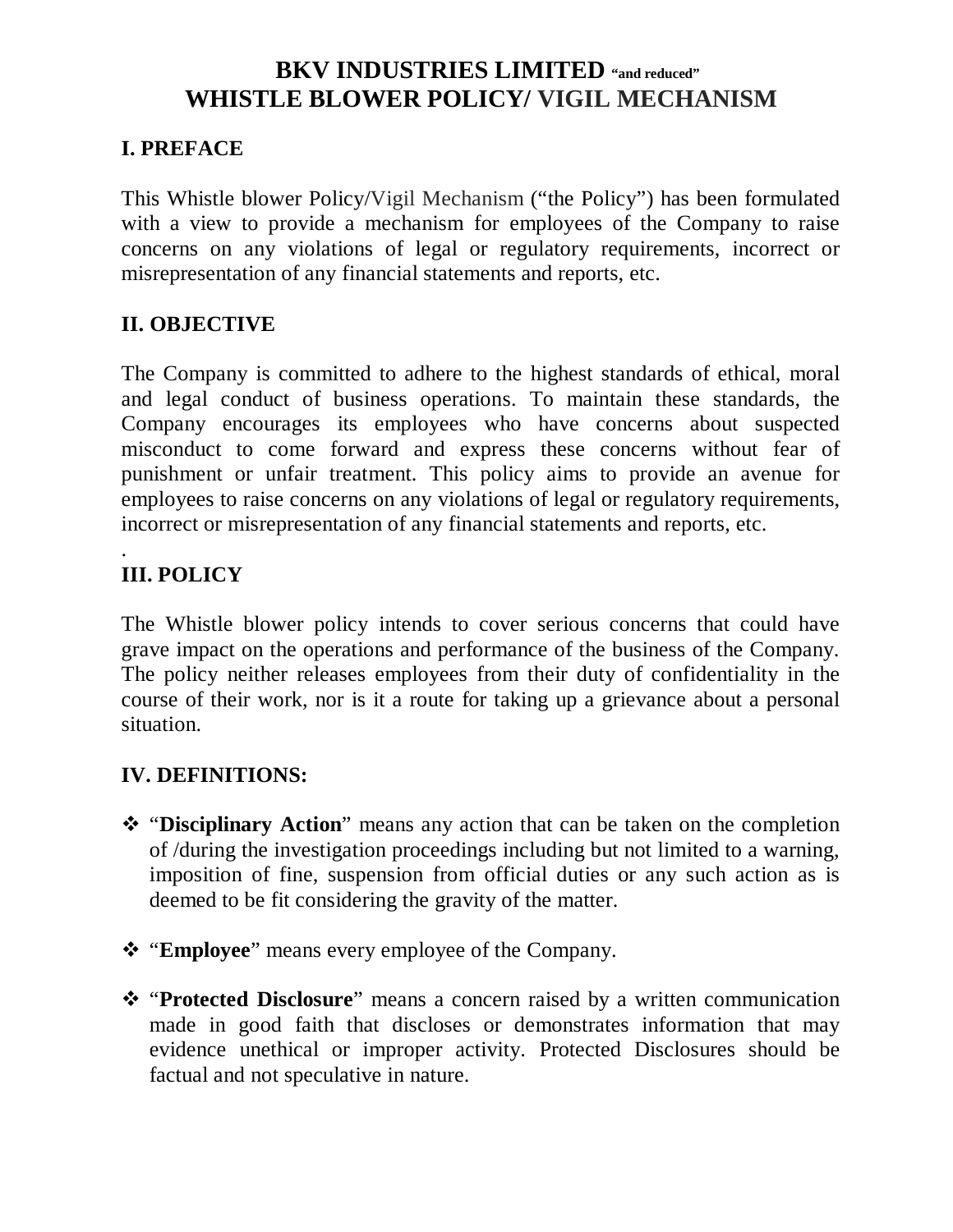- \* "Subject" means a person or group of persons against or in relation to whom a Protected Disclosure is made or evidence gathered during the course of an investigation under this Policy.
- \* "Whistle blower" is someone who makes a Protected Disclosure under this Policy.
- "**Whistle Officer**" or "**Whistle Committee**" or **"Committee**" means an officer or Committee of persons who is/are nominated/ appointed to conduct detailed investigation of the disclosure received from the Whistle blower and recommend disciplinary action. The Whole Time Director of the Company is nominated as Whistle Officer. The Committee, if appointed, should include Senior Level Officers of Personnel & Admin, Internal Audit and a representative of the Division/ Department where the alleged malpractice has occurred.
- **"Appellate Authority"** means Managing Director of the Company.
- **"Company"** means, "**BKV Industries Limited "and reduced**".
- **"Good Faith":** An employee shall be deemed to be communicating in "good faith" if there is a reasonable basis for communication of unethical and improper practices or any other alleged wrongful conduct. Good Faith shall be deemed lacking when the employee does not have personal knowledge on a factual basis for the communication or where the employee knew or reasonably should have known that the communication about the unethical and improper practices or alleged wrongful conduct is malicious, false or frivolous.
- \* "Policy or This Policy" means, "Whistle blower Policy/Vigil Mechanism."

#### **V. SCOPE**

Various stakeholders of the Company are eligible to make Protected Disclosures under the Policy. These stakeholders may fall into any of the following broad categories:

Employees of the Company.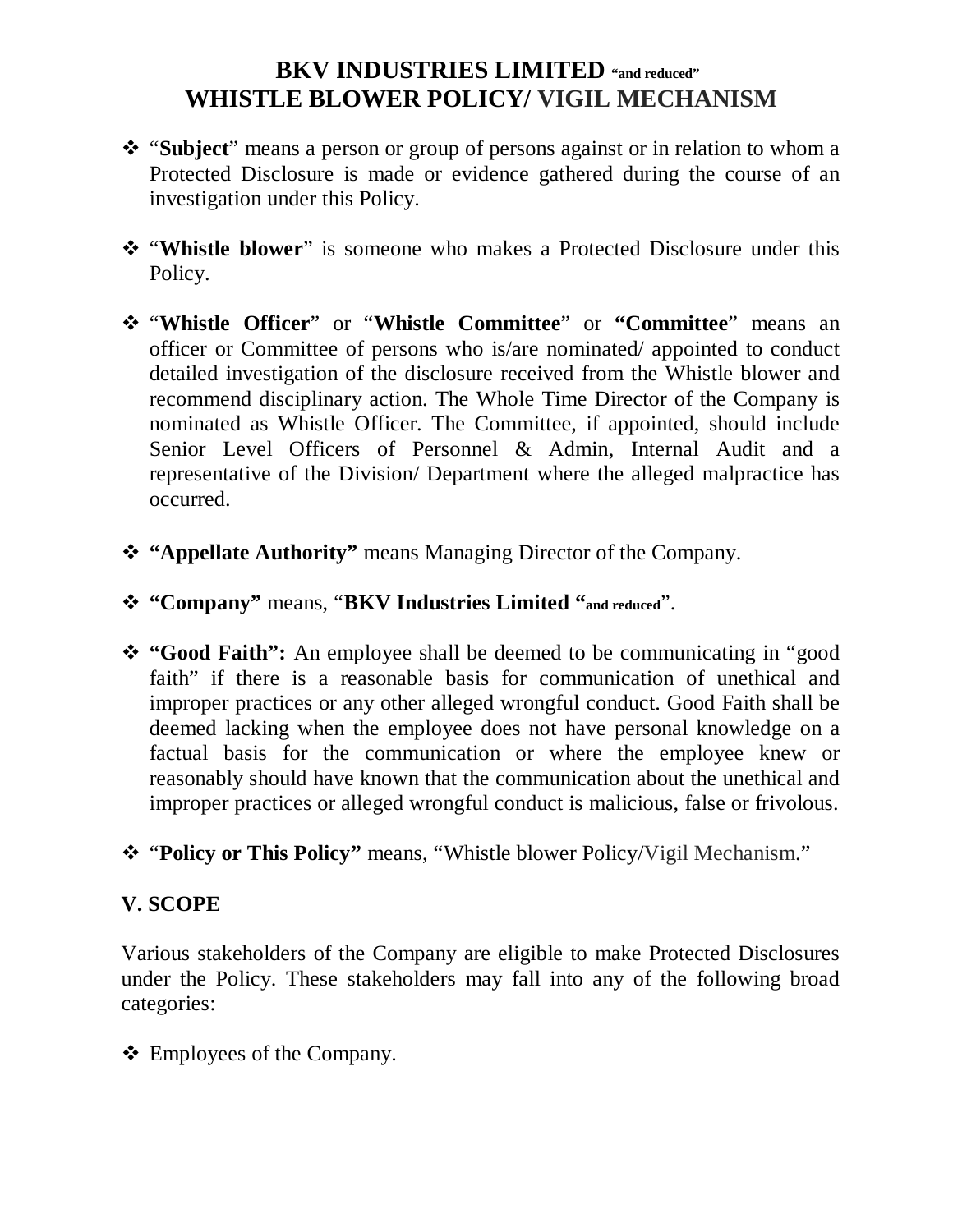- Employees of other agencies deployed for the Company's activities, whether working from any of the Company's offices or any other location.
- Contractors, vendors, suppliers or agencies (or any of their employees) providing any material or service to the Company.
- Customers of the Company.
- $\triangle$  Any other person having an association with the Company.

A person belonging to any of the above mentioned categories can avail of the channel provided by this Policy for raising an issue covered under this Policy.

#### **The Policy covers malpractices and events which have taken place/ suspected to take place involving**:

- 1. Abuse of authority.
- 2. Breach of contract.
- 3. Negligence causing substantial and specific danger to public health and safety.
- 4. Manipulation of company data/records.
- 5. Financial irregularities, including fraud or suspected fraud or Deficiencies in Internal Control and check or deliberate error in preparations of Financial Statements or Misrepresentation of financial reports.
- 6. Any unlawful act whether Criminal/ Civil.
- 7. Pilferation of confidential/propriety information.
- 8. Deliberate violation of law/regulation.
- 9. Wastage/misappropriation of company funds/assets.
- 10. Breach of Company Policy or failure to implement or comply with any approved.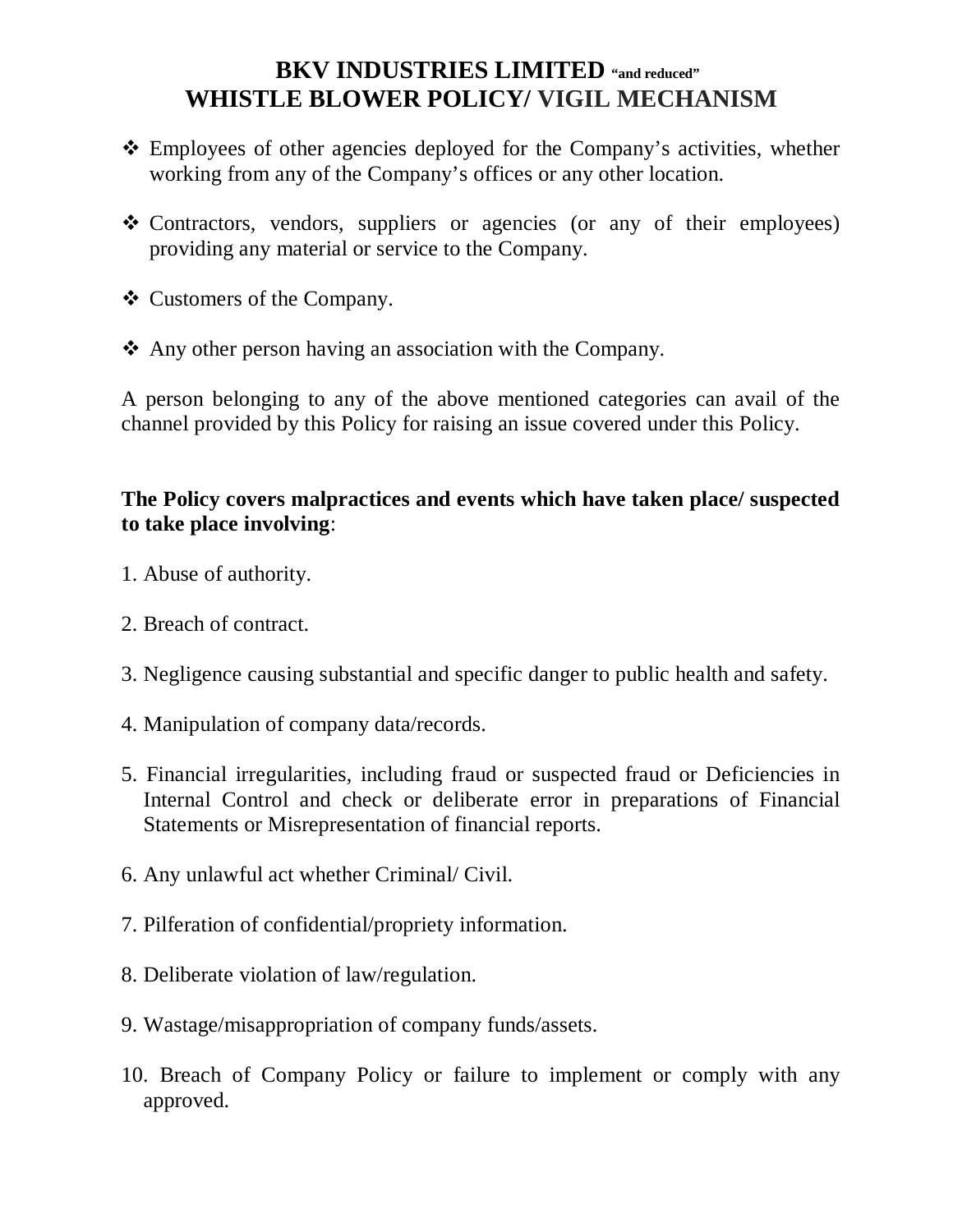Company Policy:

**Policy should not be used in place of the Company grievance procedures or be a route for raising malicious or unfounded allegations against colleagues**.

## **VI. GUIDING PRINCIPLES**

To ensure that this Policy is adhered to, and to assure that the concern will be acted upon seriously, the Company will:

- 1. Ensure that the Whistle blower and/or the person processing the Protected Disclosure is not victimized for doing so.
- 2. Treat victimization as a serious matter, including initiating disciplinary action on person/(s) indulging in victimization.
- 3. Ensure complete confidentiality.
- 4. Not attempt to conceal evidence of the Protected Disclosure.
- 5. Take disciplinary action, if any one destroys or conceals evidence of the Protected Disclosure made/to be made.
- 6. Provide an opportunity of being heard to the persons involved especially to the Subject.

## **VII. ANONYMOUS ALLEGATION**

Whistle blowers must put their names to allegations as follow-up questions and investigation may not be possible unless the source of the information is identified**.**

#### **Disclosures expressed anonymously will ordinarily NOT be investigated**.

## **VIII. PROTECTION TO WHISTLE BLOWER**

1. If one raises a concern under this Policy, he/she will not be at risk of suffering any form of reprisal or retaliation. Retaliation includes discrimination, reprisal, harassment or vengeance in any manner. Company's employee will not be at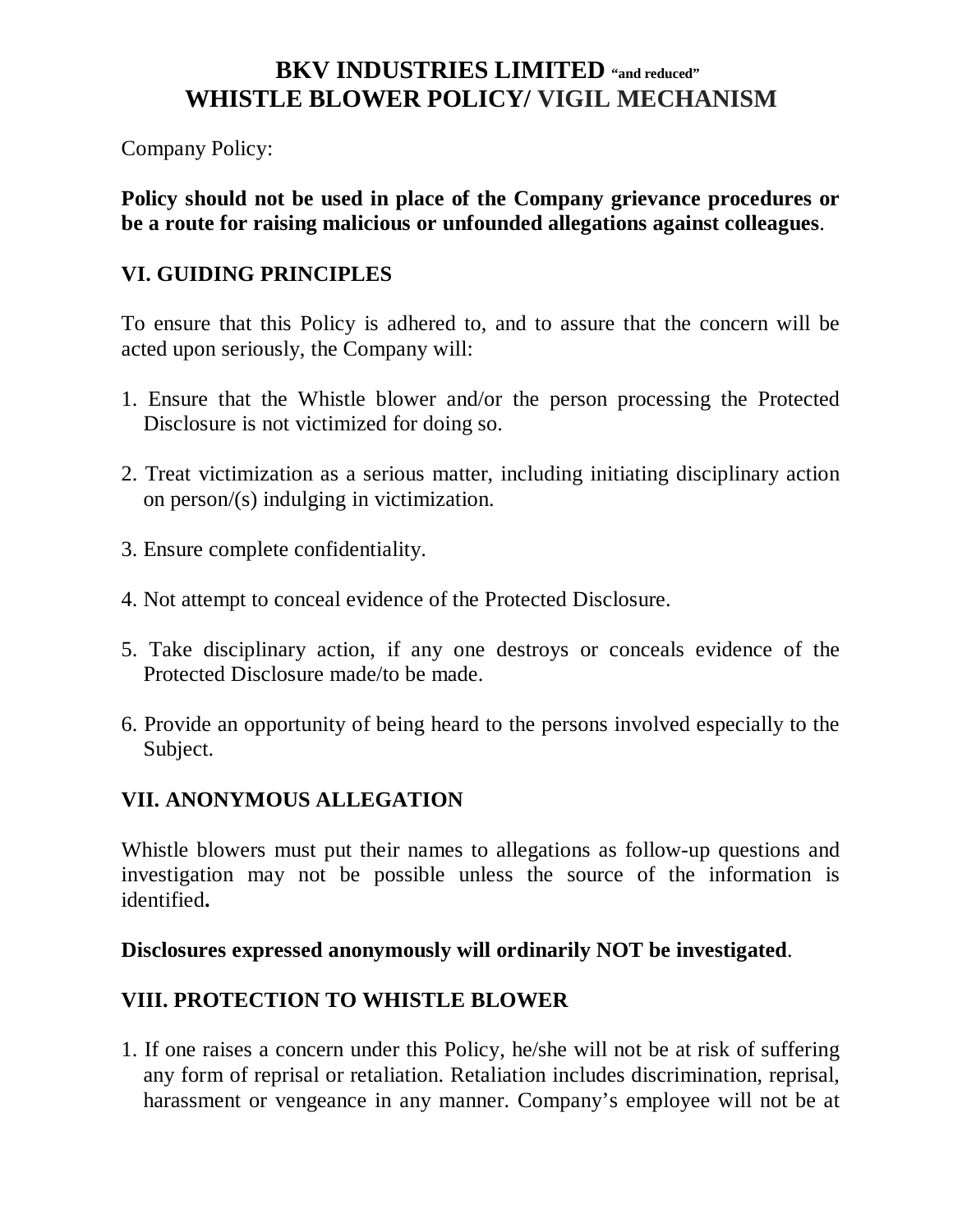the risk of losing her/ his job or suffer loss in any other manner like transfer, demotion, refusal of promotion, or the like including any direct or indirect use of authority to obstruct the Whistle blower's right to continue to perform his/her duties/functions including making further Protected Disclosure, as a result of reporting under this Policy. The protection is available provided that:

- a. The communication/ disclosure is made in good faith.
- b. He/ She reasonably believes that information, and any allegations contained in it, are Substantially true; and
- c. He/ She is not acting for personal gain.

Anyone who abuses the procedure (for example by maliciously raising a concern knowing it to be untrue) will be subject to disciplinary action, as will anyone who victimizes a colleague by raising a concern through this procedure. If considered appropriate or necessary, suitable legal actions may also be taken against such individuals.

However, no action will be taken against anyone who makes an allegation in good faith, reasonably believing it to be true, even if the allegation is not subsequently confirmed by the investigation.

2. The Company will not tolerate the harassment or victimization of anyone raising a genuine concern. As a matter of general deterrence, the Company shall publicly inform employees of the penalty imposed and disciplinary action taken against any person for misconduct arising from retaliation. Any investigation into allegations of potential misconduct will not influence or be influenced by any disciplinary or redundancy procedures already taking place concerning an employee reporting a matter under this policy.

Any other Employee/business associate assisting in the said investigation shall also be protected to the same extent as the Whistle blower.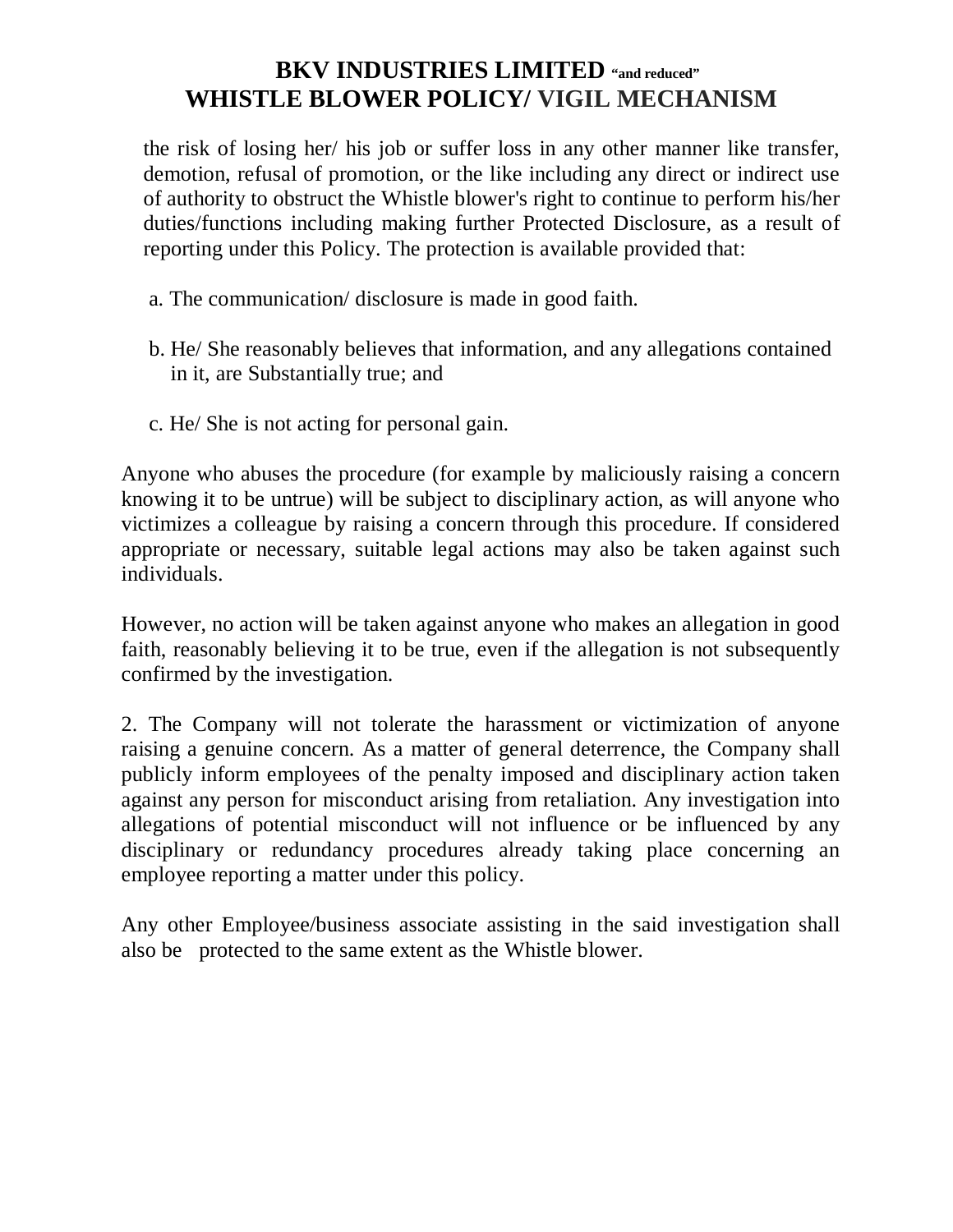#### **IX. ACCOUNTABILITIES – WHISTLE BLOWERS**

- a) Bring to early attention of the Company any improper practice they become aware of. Although they are not required to provide proof, they must have sufficient cause for concern. Delay in reporting may lead to loss of evidence and also financial loss for the Company.
- b) Avoid anonymity when raising a concern.
- c) Follow the procedures prescribed in this policy for making a Disclosure.
- d) Co-operate with investigating authorities, maintaining full confidentiality.
- e) The intent of the policy is to bring genuine and serious issues to the fore and it is not intended for petty Disclosures. Malicious allegations by employees may attract disciplinary action.
- f) A Whistle blower has the right to protection from retaliation. But this does not extend to immunity for involvement in the matters that are the subject of the allegations and investigation.
- g) Maintain confidentiality of the subject matter of the Disclosure and the identity of the persons involved in the alleged Malpractice. It may forewarn the Subject and important evidence is likely to be destroyed.
- h) In exceptional cases, where the Whistle blower is not satisfied with the outcome of the investigation carried out by the Whistle Officer or the Committee, he/she can make a direct appeal to the Managing Director of the Company.

#### **X. ACCOUNTABILITIES – WHISTLE OFFICER AND WHISTLE COMMITTEE**

- a) Conduct the enquiry in a fair, unbiased manner.
- b) Ensure complete fact-finding.
- c) Maintain strict confidentiality.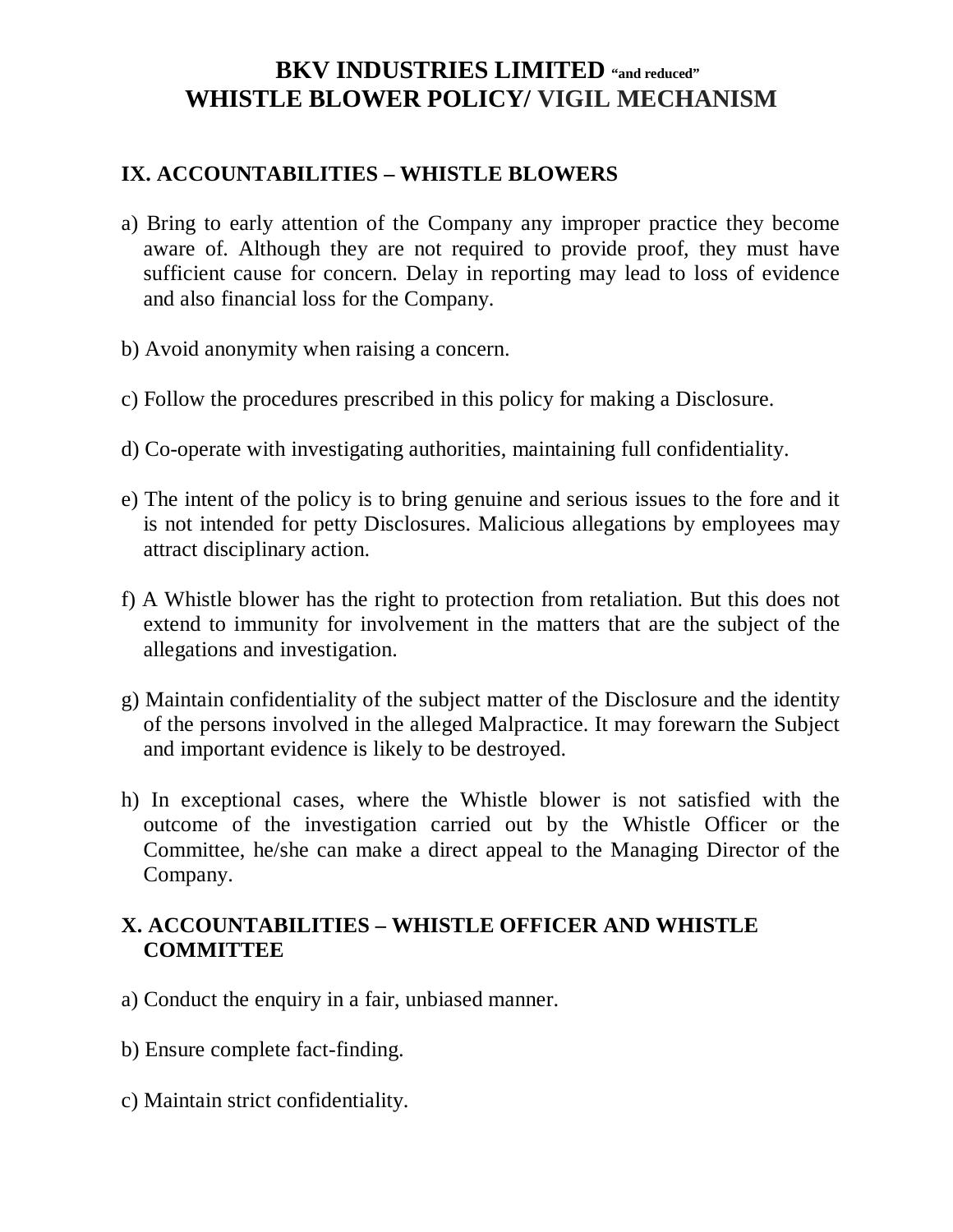- d) Decide on the outcome of the investigation, whether an improper practice has been committed and if so by whom.
- e) Recommend an appropriate course of action suggested disciplinary action, including dismissal, and preventive measures.
- f) Record Committee deliberations and document the final report.

# **XI. RIGHTS OF A SUBJECT**

- a) Subjects have the right to be heard and the Whistle Officer or the Committee must give adequate time and opportunity for the subject to communicate his / her say on the matter.
- b) Subjects have the right to be informed of the outcome of the investigation and shall be so informed in writing by the Company after the completion of the inquiry / investigation process.

# **XII. MANAGEMENT ACTION ON FALSE DISCLOSURES**

An employee who knowingly makes false allegations of unethical & improper practices or alleged wrongful conduct shall be subject to disciplinary action, up to and including termination of employment, in accordance with Company rules, policies and procedures.

Further this policy may not be used as a defense by an employee against whom an adverse personnel action has been taken independent of any disclosure made by him and for legitimate reasons or cause under Company rules and policies.

# **XIII. ACCESS TO REPORTS AND DOCUMENTS**

All reports and records associated with "Disclosures $\Box$  are considered confidential information and access will be restricted to the Whistle blower, the Whistle Committee and Whistle Officer. "Disclosures  $\Box$  and any resulting investigations, reports or resulting actions will generally not be disclosed to the public except as required by any legal requirements or regulations or by any corporate policy in place at that time.